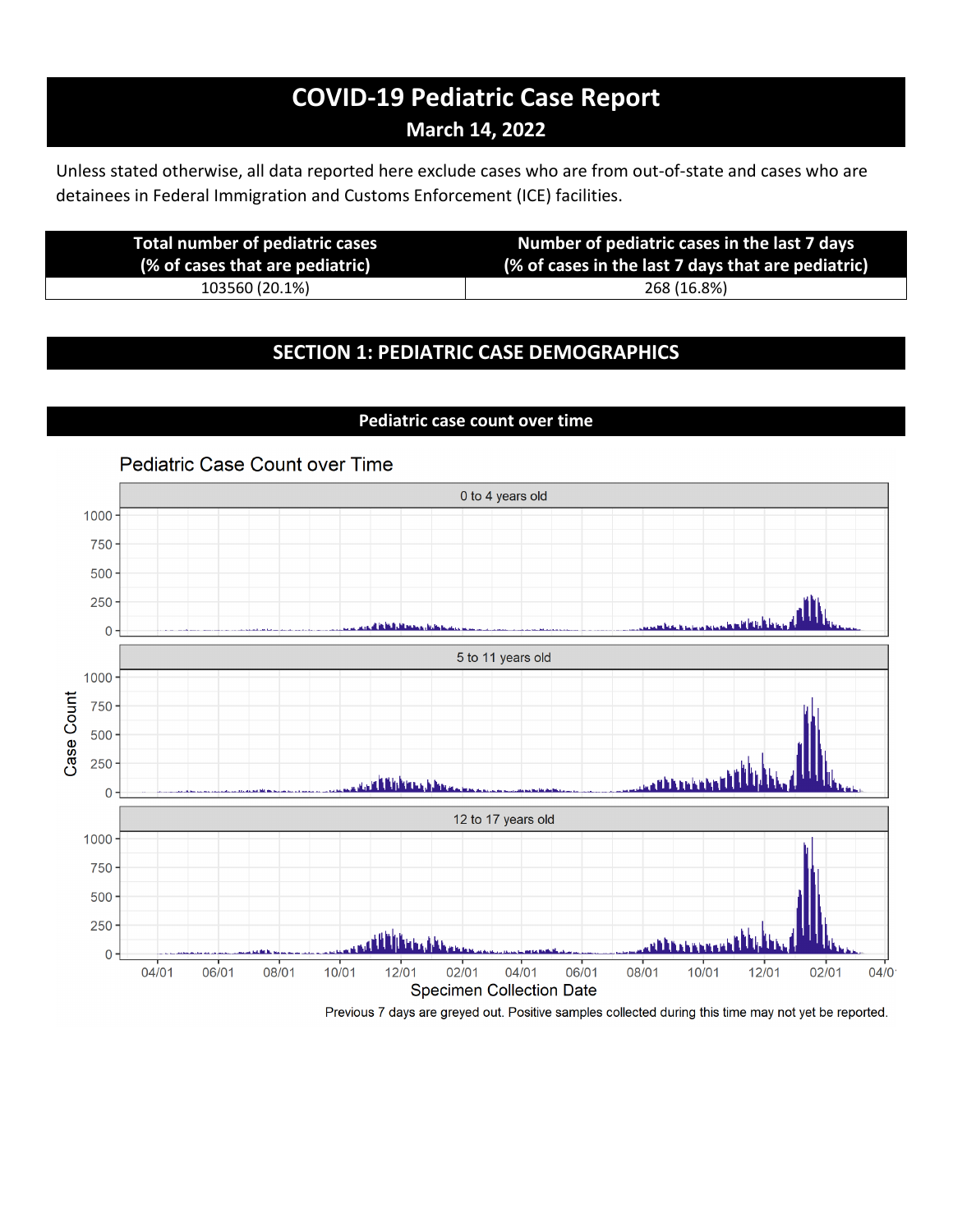## **Pediatric case rate per 1,000 population by age group**



| <b>Age Group</b> | <b>Number of</b> | <b>Percent of</b> | <b>Cases per</b> | <b>Ratio of 18 and Over</b> |
|------------------|------------------|-------------------|------------------|-----------------------------|
|                  | <b>Cases</b>     | <b>Cases</b>      | 1,000            | to Age Group                |
| $0$ to 4         | 18517            | 3.6%              | 152.2            | 0.6                         |
| 5 to 11          | 40558            | 7.9%              | 214.7            | 0.8                         |
| 12 to 17         | 44485            | 8.6%              | 266.6            | 1.1                         |
| <b>Under 18</b>  | 103560           | 20.1%             | 216.9            | 0.9                         |
| 18 and over      | 411796           | 79.9%             | 253.4            | 1.0                         |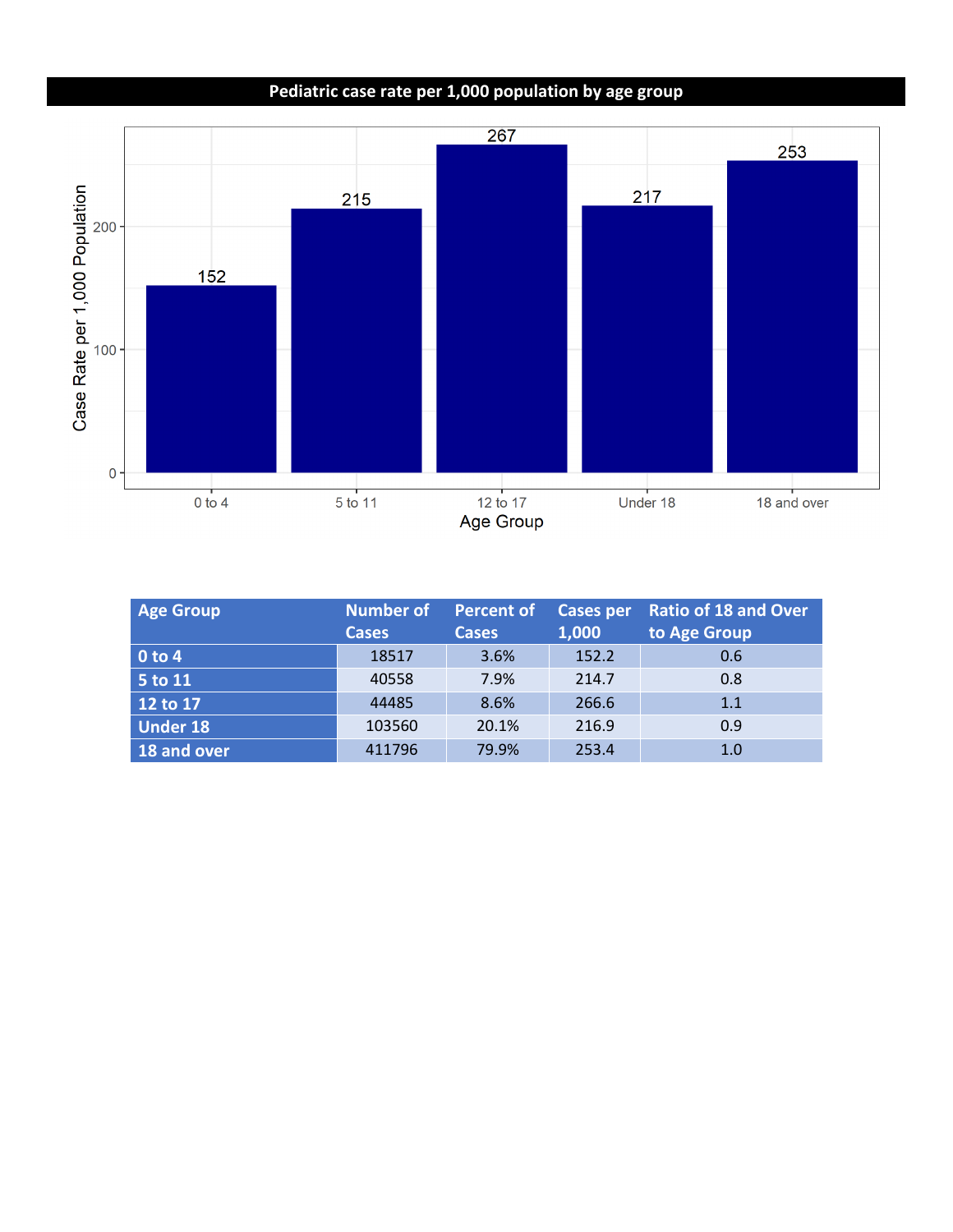### **Daily pediatric case rate per 100,000 population by age group**



Tests collected in the last ten days may not yet have results. Recent case rates will change as these tests are processed.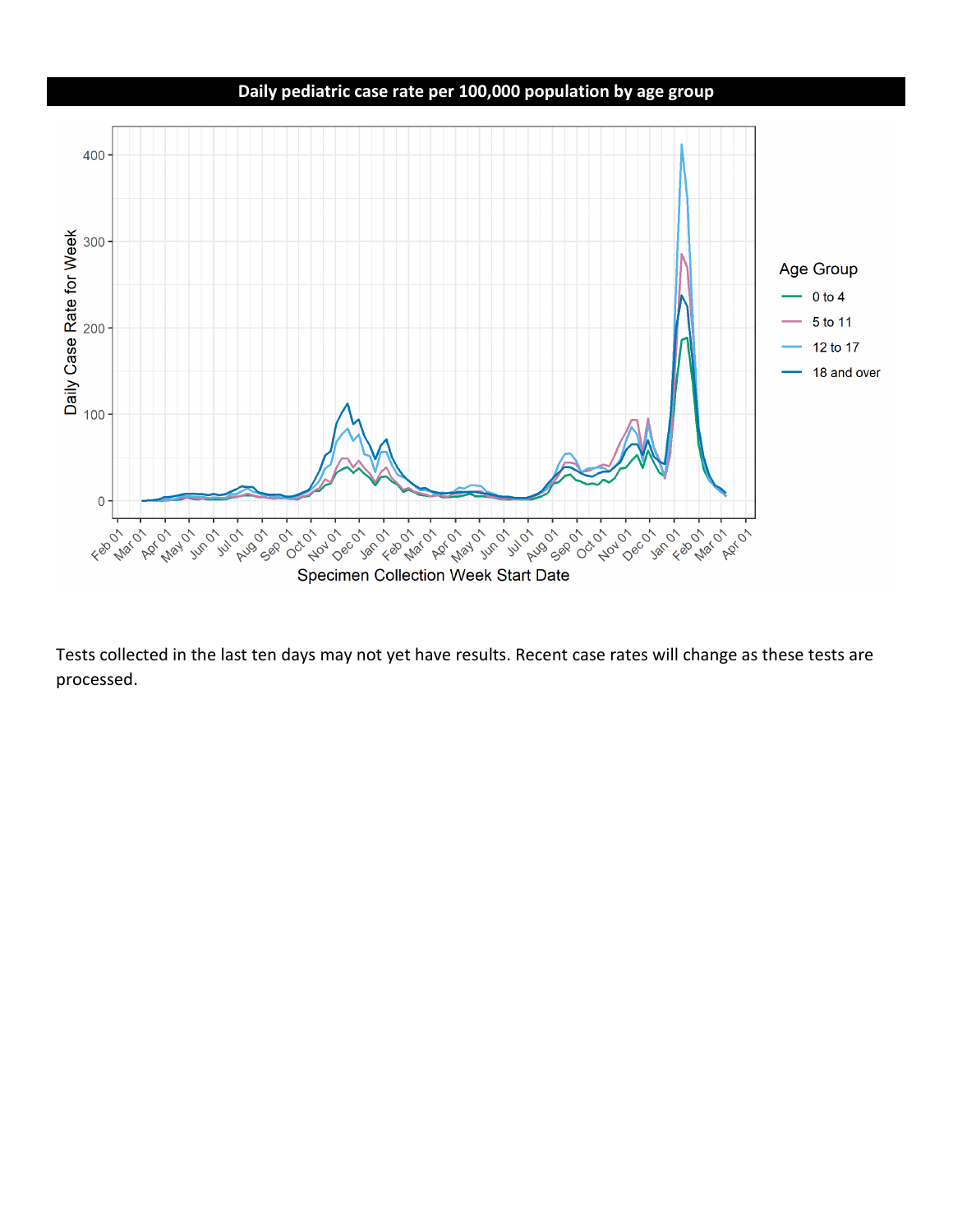#### **Pediatric cases by sex and age**

| <b>Sex</b>    | <b>Age Group</b>  | <b>Cases</b> | <b>Percent of</b><br><b>Cases within</b><br>Gender | <b>Cases per</b><br>1,000<br><b>Population</b> |
|---------------|-------------------|--------------|----------------------------------------------------|------------------------------------------------|
|               | 0 <sub>to 4</sub> | 8771         | 3.3%                                               | 147.3                                          |
|               | 5 to 11           | 19428        | 7.2%                                               | 210.0                                          |
| <b>Female</b> | 12 to 17          | 22547        | 8.4%                                               | 274.4                                          |
|               | <b>Under 18</b>   | 50746        | 18.8%                                              | 216.6                                          |
|               | 18 and over       | 218486       | 81.2%                                              | 263.9                                          |
| <b>Male</b>   | 0 <sub>to 4</sub> | 9462         | 4.0%                                               | 152.3                                          |
|               | 5 to 11           | 20519        | 8.6%                                               | 213.0                                          |
|               | 12 to 17          | 21208        | 8.9%                                               | 250.5                                          |
|               | <b>Under 18</b>   | 51189        | 21.5%                                              | 210.6                                          |
|               | 18 and over       | 186695       | 78.5%                                              | 234.1                                          |

### **Rates per 1,000 population of cases by age in each race/ethnicity group**

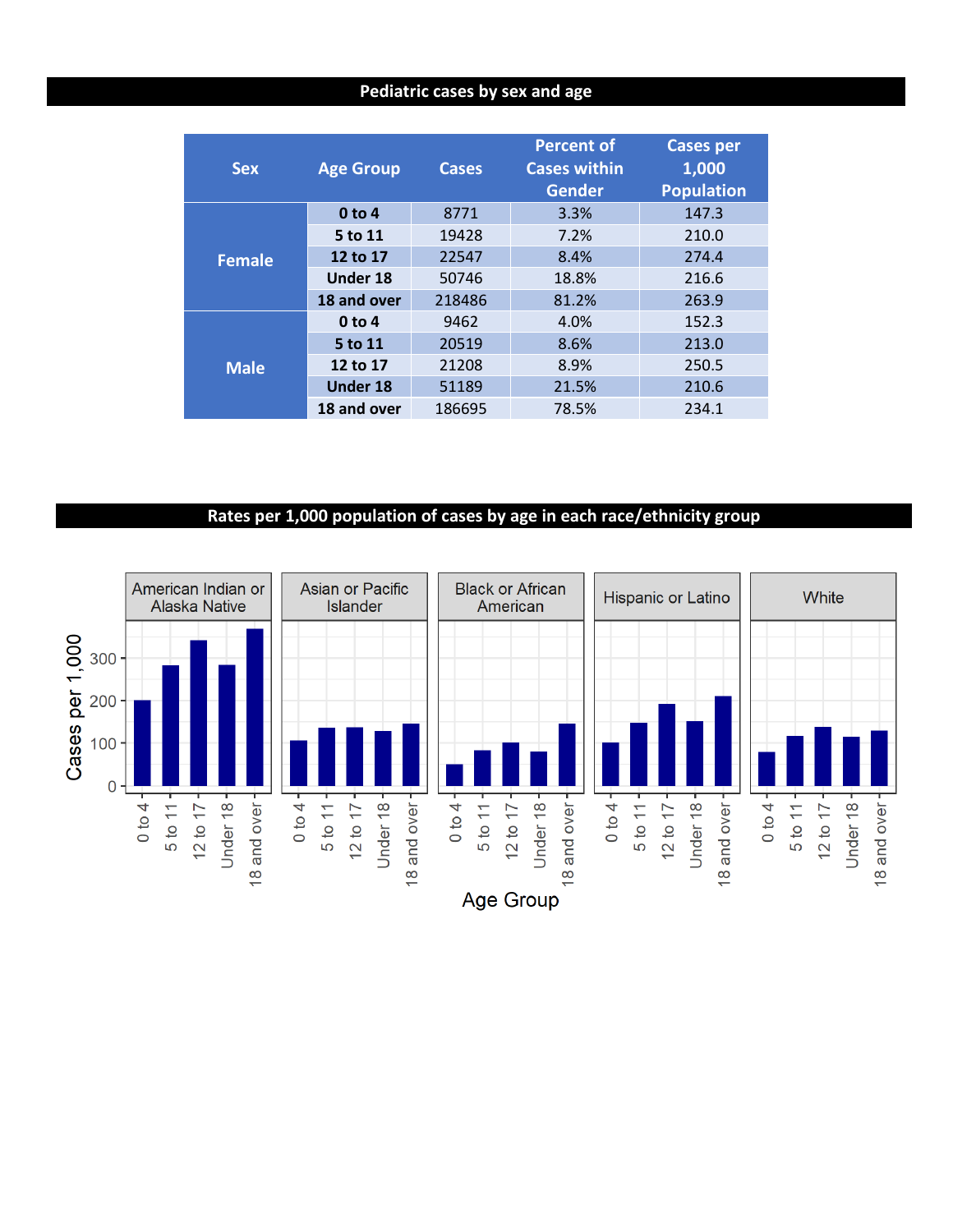| <b>Race</b>                      | <b>Age Group</b> | <b>Cases</b> | <b>Percent</b> | <b>Rate per 1,000</b> |
|----------------------------------|------------------|--------------|----------------|-----------------------|
|                                  | $0$ to $4$       | 2500         | 3.8%           | 201.0                 |
| <b>American Indian or Alaska</b> | 5 to 11          | 5794         | 8.8%           | 282.8                 |
| <b>Native</b>                    | 12 to 17         | 6225         | 9.4%           | 341.6                 |
|                                  | Under 18         | 14519        | 22.0%          | 283.9                 |
|                                  | 18 and over      | 51596        | 78.0%          | 369.5                 |
|                                  | $0$ to 4         | 180          | 3.4%           | 106.4                 |
|                                  | 5 to 11          | 350          | 6.6%           | 135.8                 |
| <b>Asian or Pacific Islander</b> | 12 to 17         | 338          | 6.4%           | 137.1                 |
|                                  | Under 18         | 868          | 16.3%          | 128.9                 |
|                                  | 18 and over      | 4441         | 83.7%          | 146.6                 |
|                                  | $0$ to $4$       | 161          | 2.6%           | 50.5                  |
|                                  | 5 to 11          | 412          | 6.7%           | 83.4                  |
| <b>Black or African American</b> | 12 to 17         | 384          | 6.2%           | 101.3                 |
|                                  | Under 18         | 957          | 15.5%          | 80.3                  |
|                                  | 18 and over      | 5224         | 84.5%          | 146.2                 |
|                                  | $0$ to $4$       | 7416         | 3.7%           | 101.1                 |
|                                  | 5 to 11          | 16951        | 8.4%           | 148.6                 |
| <b>Hispanic or Latino</b>        | 12 to 17         | 19273        | 9.6%           | 191.7                 |
|                                  | Under 18         | 43640        | 21.7%          | 151.6                 |
|                                  | 18 and over      | 157452       | 78.3%          | 210.5                 |
|                                  | $0$ to $4$       | 2460         | 2.4%           | 79.4                  |
|                                  | 5 to 11          | 5468         | 5.4%           | 116.8                 |
| <b>White</b>                     | 12 to 17         | 5790         | 5.7%           | 138.5                 |
|                                  | Under 18         | 13718        | 13.6%          | 114.7                 |
|                                  | 18 and over      | 87273        | 86.4%          | 129.9                 |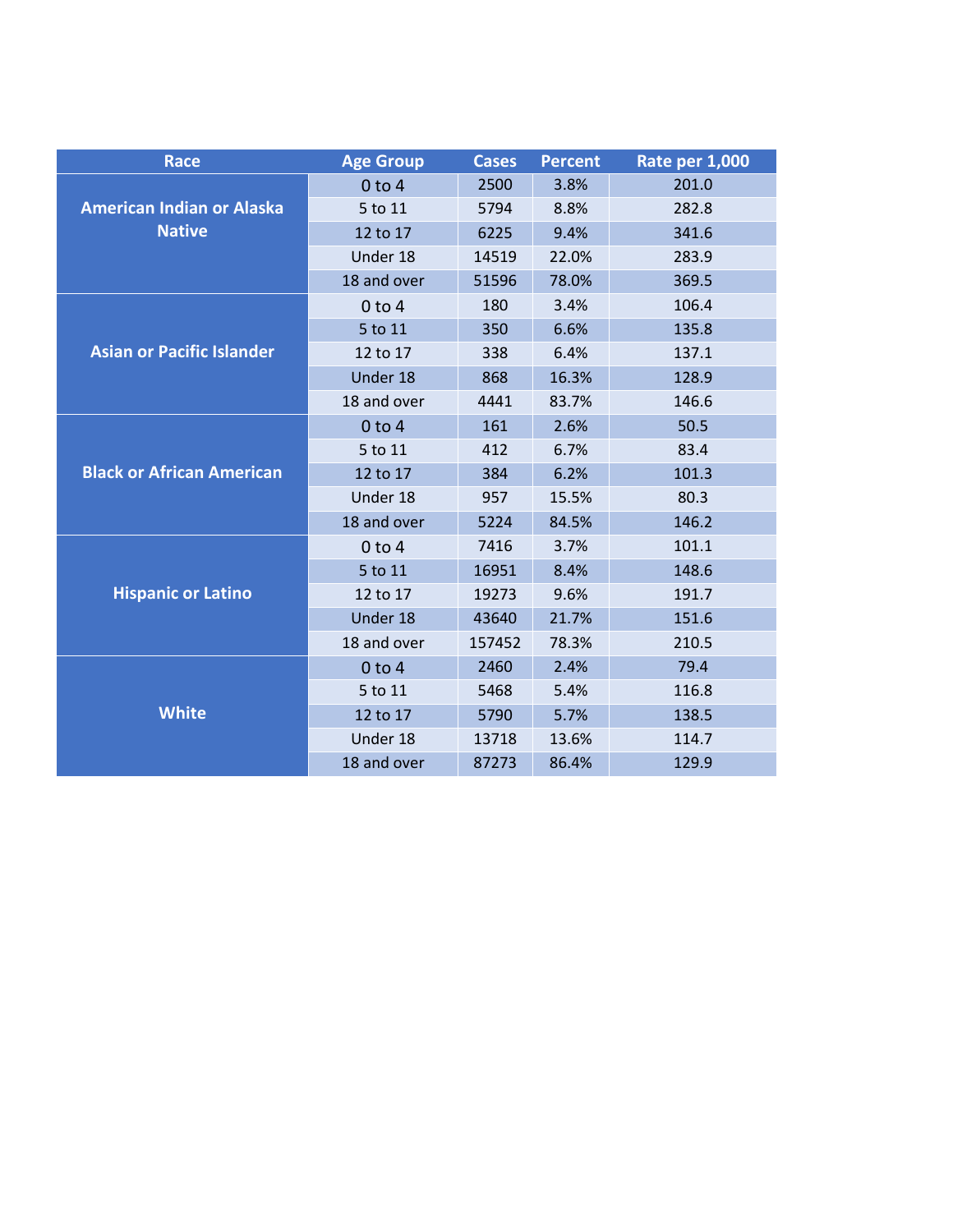**Percent of school-aged pediatric cases with symptoms by age group**

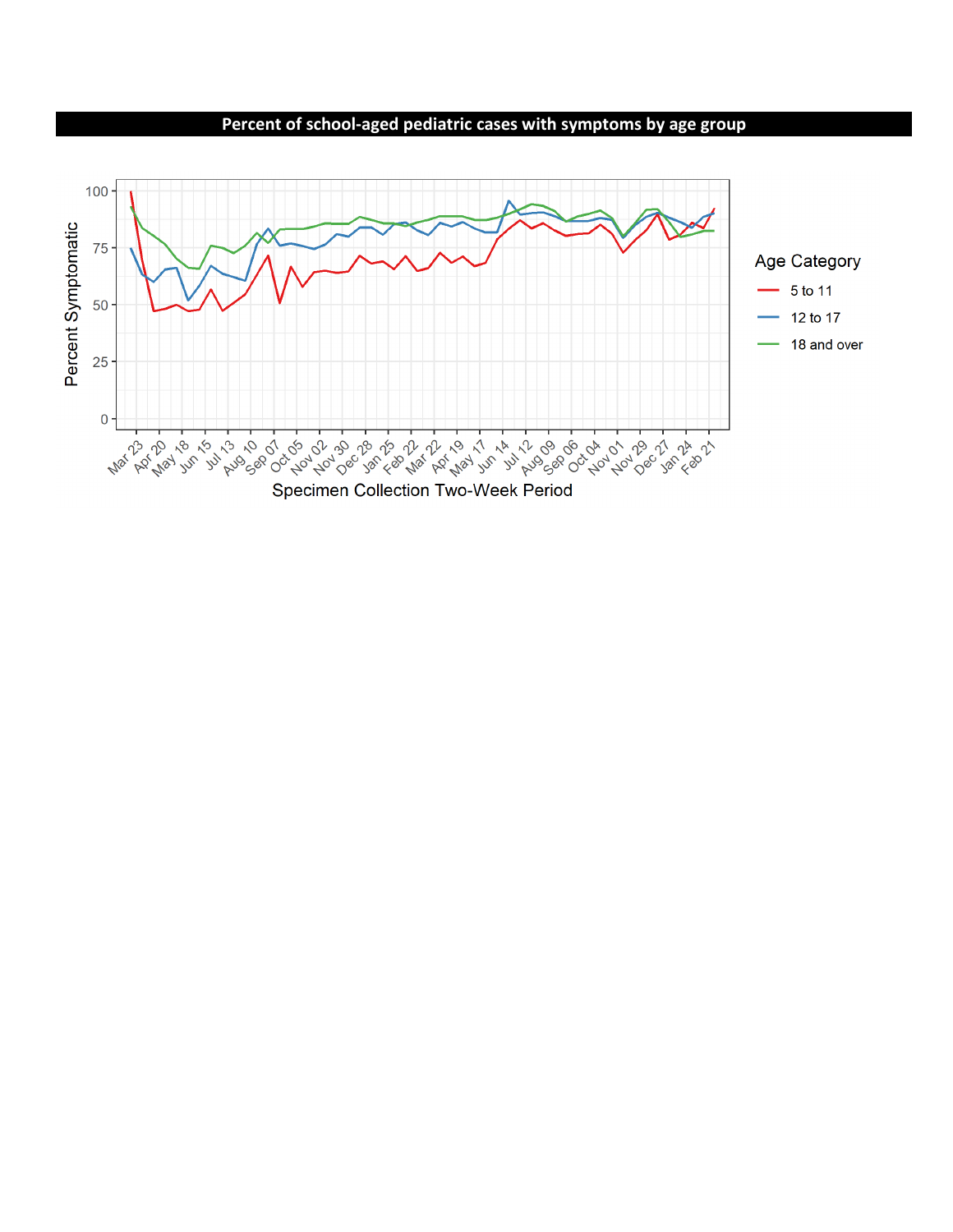### **Cumulative testing rates per 1,000 population and test positivity by age group**

*Tests include PCR and antigen* 

| Age Group (years) Total Number of | <b>Cases</b> | <b>Cumulative tests per</b><br>1,000 population | <b>Cumulative test</b><br>positivity (%) |
|-----------------------------------|--------------|-------------------------------------------------|------------------------------------------|
| $0 - 4$                           | 18508        | 1134.8                                          | 12.7%                                    |
| $5-11$                            | 40580        | 1422.8                                          | 14.3%                                    |
| $12 - 17$                         | 44476        | 1621.1                                          | 15.4%                                    |
| $18+$                             | 410530       | 2846.7                                          | 8.2%                                     |



### **Testing rates per 1,000 population by age group by week**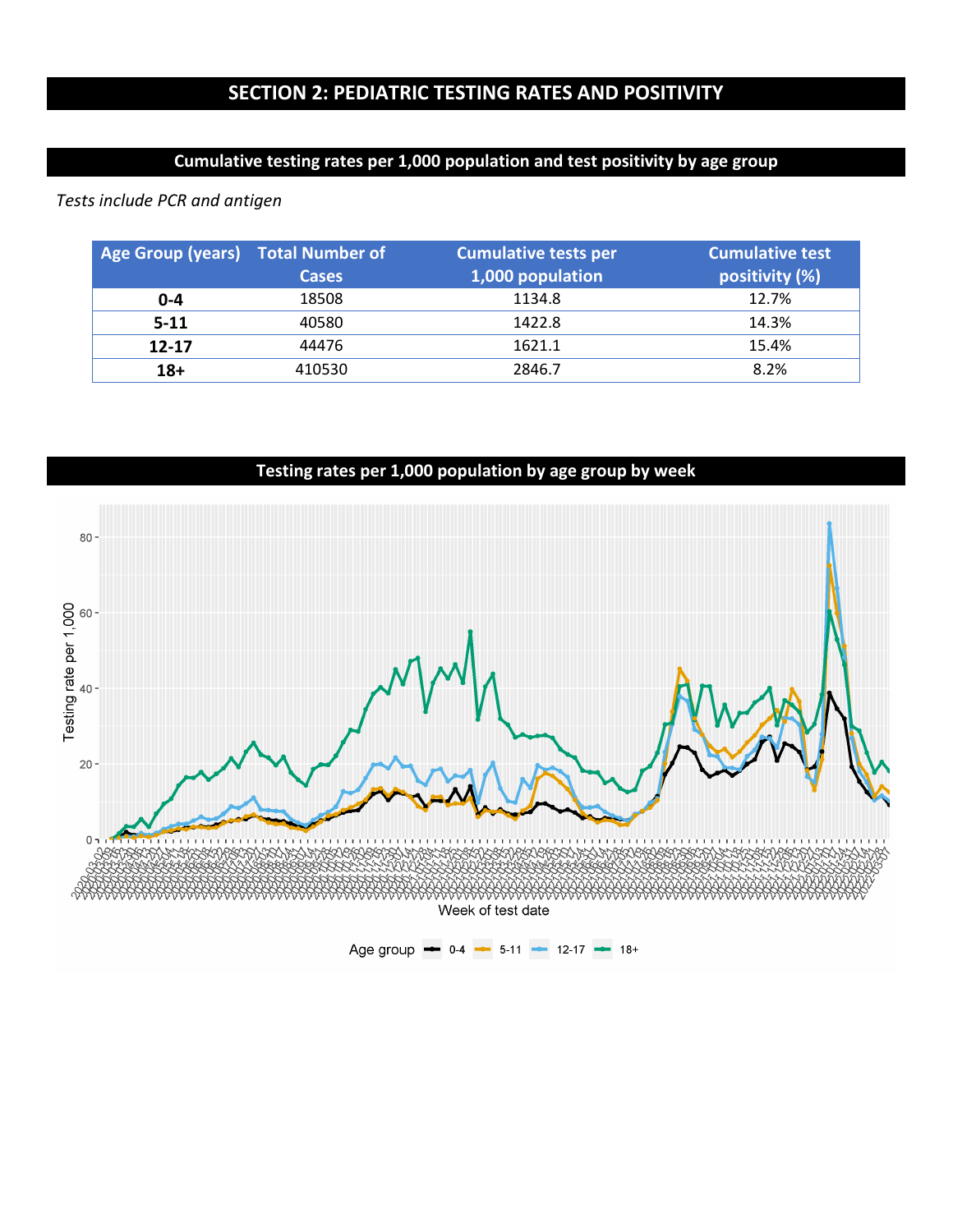## **Test positivity (%) by age group by week**



Age group  $\bullet$  0-4  $\bullet$  5-11  $\bullet$  12-17  $\bullet$  18+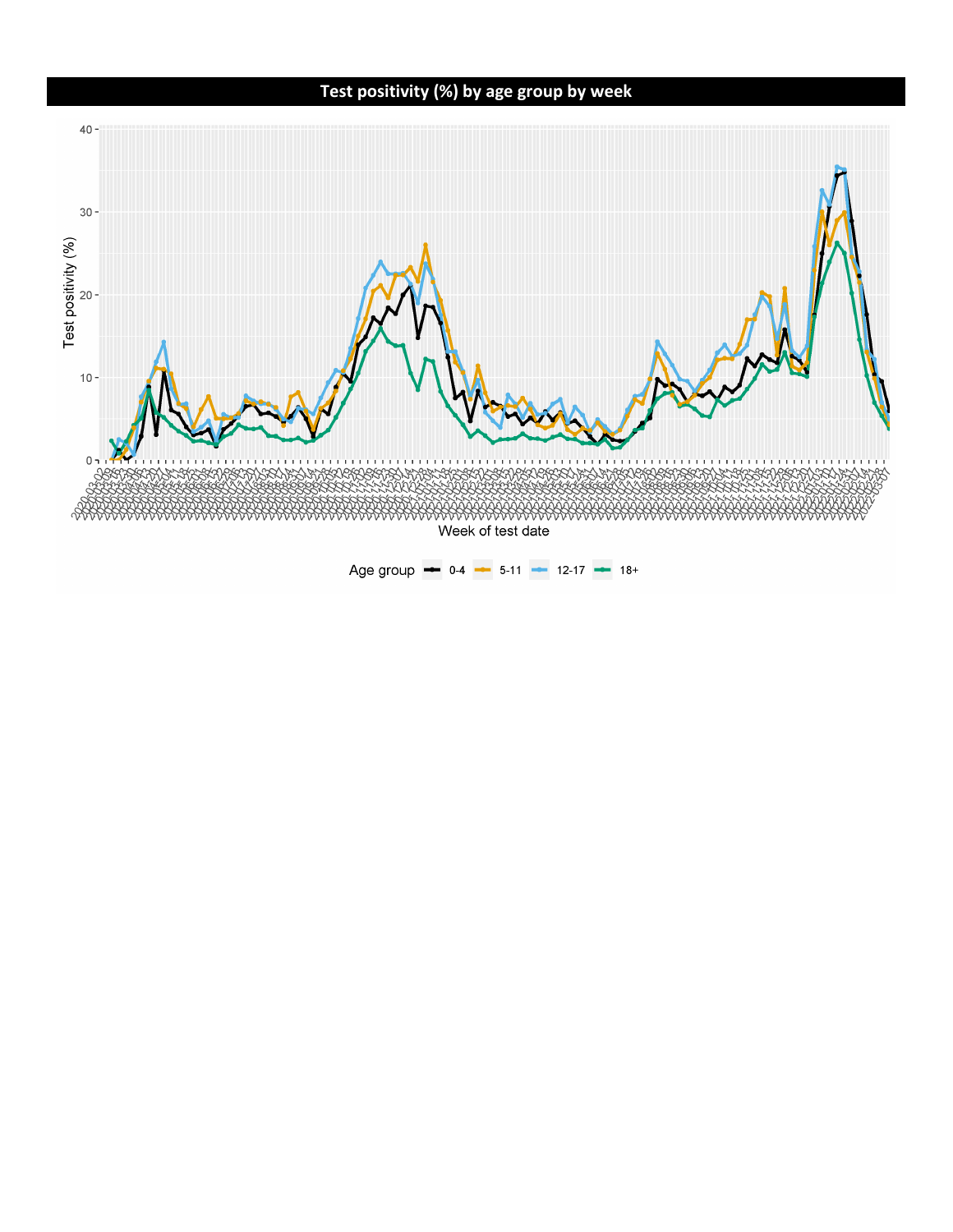### **SECTION 3: PEDIATRIC HOSPITALIZATIONS**

*Out-of-state pediatric cases were excluded.* 

| Total pediatric hospitalizations | Pediatric hospitalizations in the<br>last week | <b>Total Pediatric deaths</b> |
|----------------------------------|------------------------------------------------|-------------------------------|
| 615                              |                                                |                               |

#### **Hospitalization rate per 100,000 population and percentage by age group**

*It should be noted that due to the small number of hospitalizations of pediatric cases, the hospitalization rates per 100,000 population for these age groups should be interpreted with caution. [1](#page-8-0)[2](#page-8-1)*



<span id="page-8-0"></span><sup>1</sup> Deaths certified to have COVID-19 disease or SARS-CoV-2 as a cause of death or a significant condition contributing to death. Intentional and unintentional injuries are excluded. Death reporting might be delayed up to 6 weeks. Beginning January 1, 2022, deaths due to natural causes matched to a SARS-CoV-2 positive test result within 30 days of the date of death are included as COVID-19 related deaths even when COVID is not listed on the death certificate.

<span id="page-8-1"></span><sup>&</sup>lt;sup>2</sup> Ongoing efforts to improve the completeness and accuracy of the hospitalization data will result in week-toweek changes in the cumulative hospitalization counts. These changes are not affecting recent hospitalization data, but will affect the historical (i.e., cumulative) hospitalization baseline.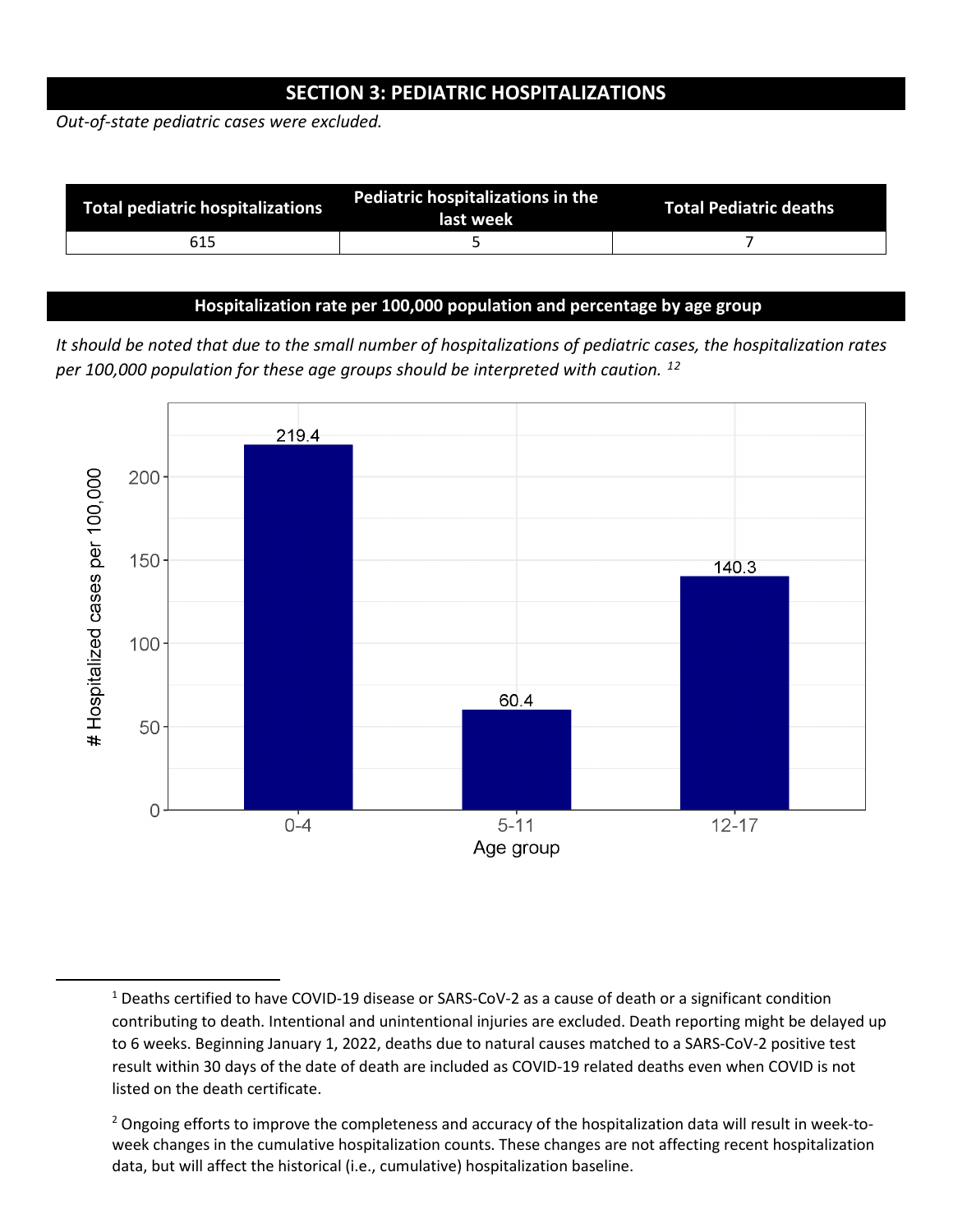Table 1. Number of hospitalizations, percent of hospitalizations and rate of hospitalization per 100,000 for cases under 18 years old

|           | Age group (years) Number of hospitalizations Percent of hospitalizations | Under 18 years old | <b>Hospitalization rate per</b><br>100,000 population |
|-----------|--------------------------------------------------------------------------|--------------------|-------------------------------------------------------|
| $0 - 4$   | 267                                                                      | 1.0%               | 219.4                                                 |
| $5 - 11$  | 114                                                                      | 0.4%               | 60.4                                                  |
| $12 - 17$ | 234                                                                      | 0.9%               | 140.3                                                 |

Table 2. Number of hospitalizations, percent of hospitalizations and rate of hospitalization per 100,000 for cases under 18 years old compared to 18 years and over

| Age group<br>(years) | <b>Number of hospitalizations</b> | Percent of hospitalizations<br>Under 18 years old | <b>Hospitalization rate per</b><br>100,000 population |
|----------------------|-----------------------------------|---------------------------------------------------|-------------------------------------------------------|
| Under 18             | 615                               | 2.30%                                             | 128.8                                                 |
| $18+$                | 25879                             | 97.70%                                            | 1592.3                                                |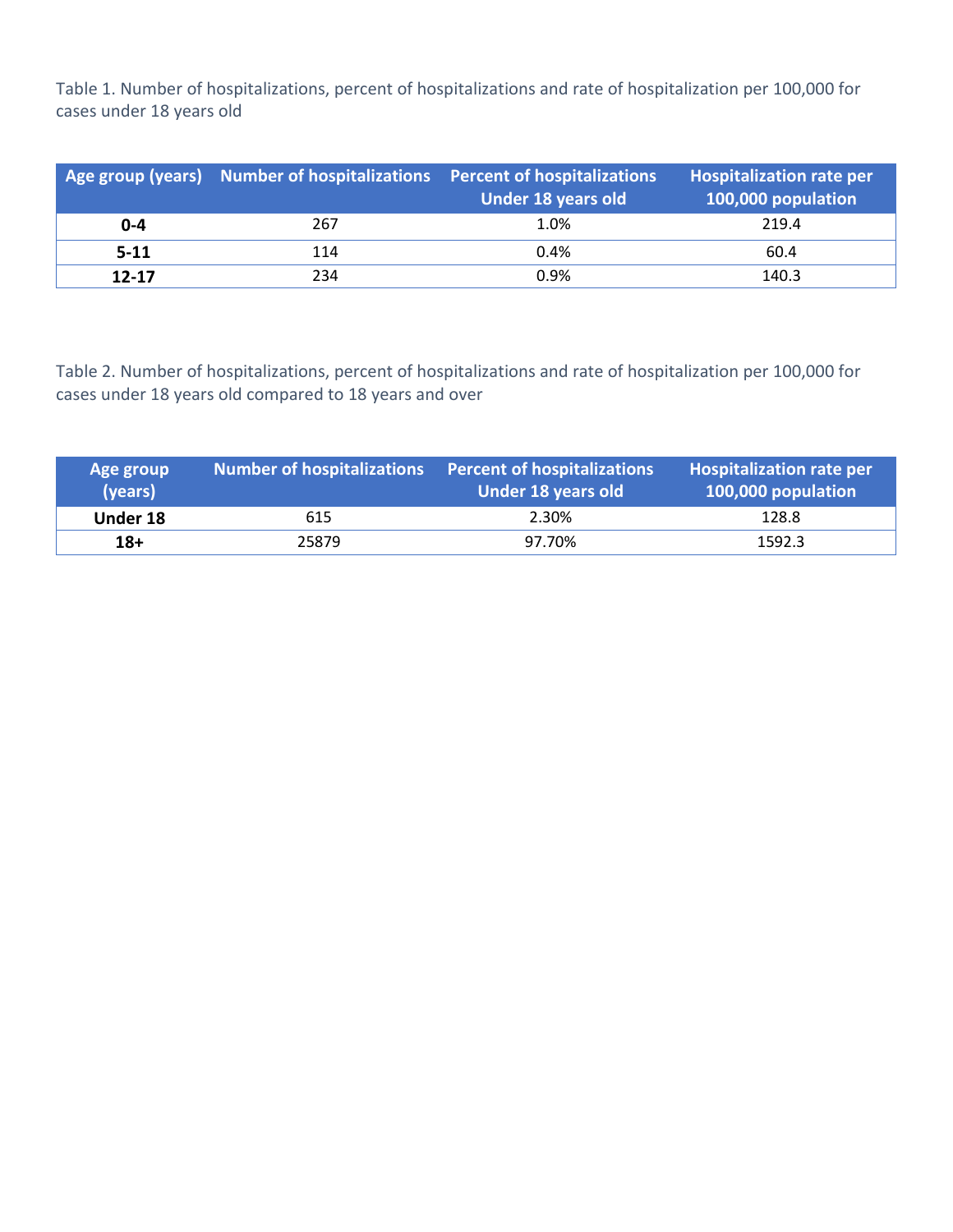## **Hospitalizations per 100,000 population by age each week**



Note: Hospitalizations in the previous week may not yet be reported.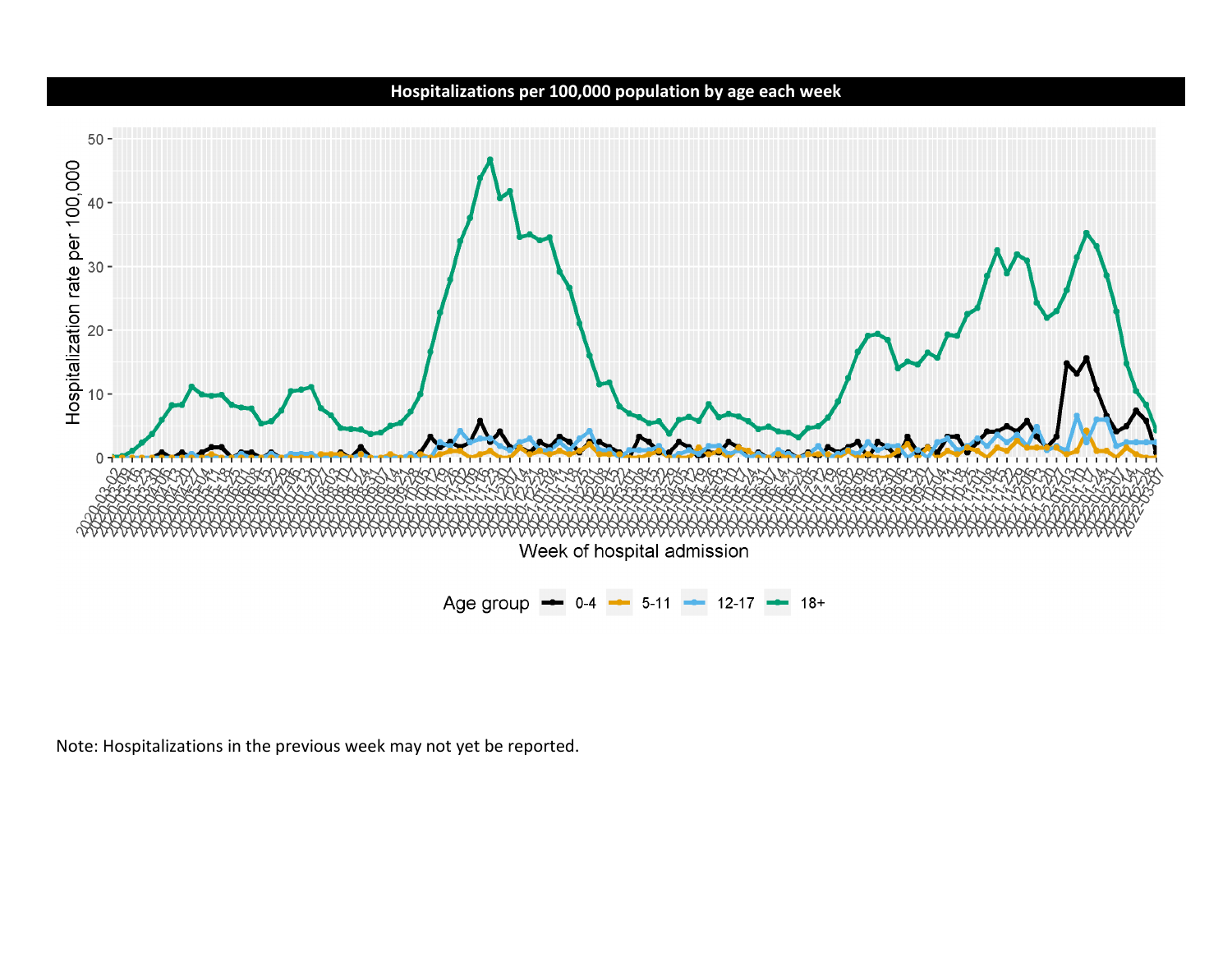## **Hospitalization rate per 100,000 population and percentage by sex**



| Age group (years) | <b>Sex</b> | Number of<br>hospitalizations | <b>Percent of</b><br>hospitalizations<br>within age group | <b>Hospitalization rate</b><br>per 100,000 |
|-------------------|------------|-------------------------------|-----------------------------------------------------------|--------------------------------------------|
| Under 18          | Female     | 287                           | 46.8%                                                     | 122.5                                      |
|                   | Male       | 326                           | 53.2%                                                     | 134.1                                      |
| $18+$             | Female     | 12733                         | 49.4%                                                     | 1538.1                                     |
|                   | Male       | 13035                         | 50.6%                                                     | 1634.6                                     |

Note: **185** cases were excluded due to missing or unknown sex information.

*Finding: The hospitalization rate per 100,000 population is similar between males and females within the Under 18 and over 18 years age groups. It should be noted that due to the small number of hospitalizations of pediatric cases, the hospitalization rates per 100,000 population for these age groups should be interpreted with caution.*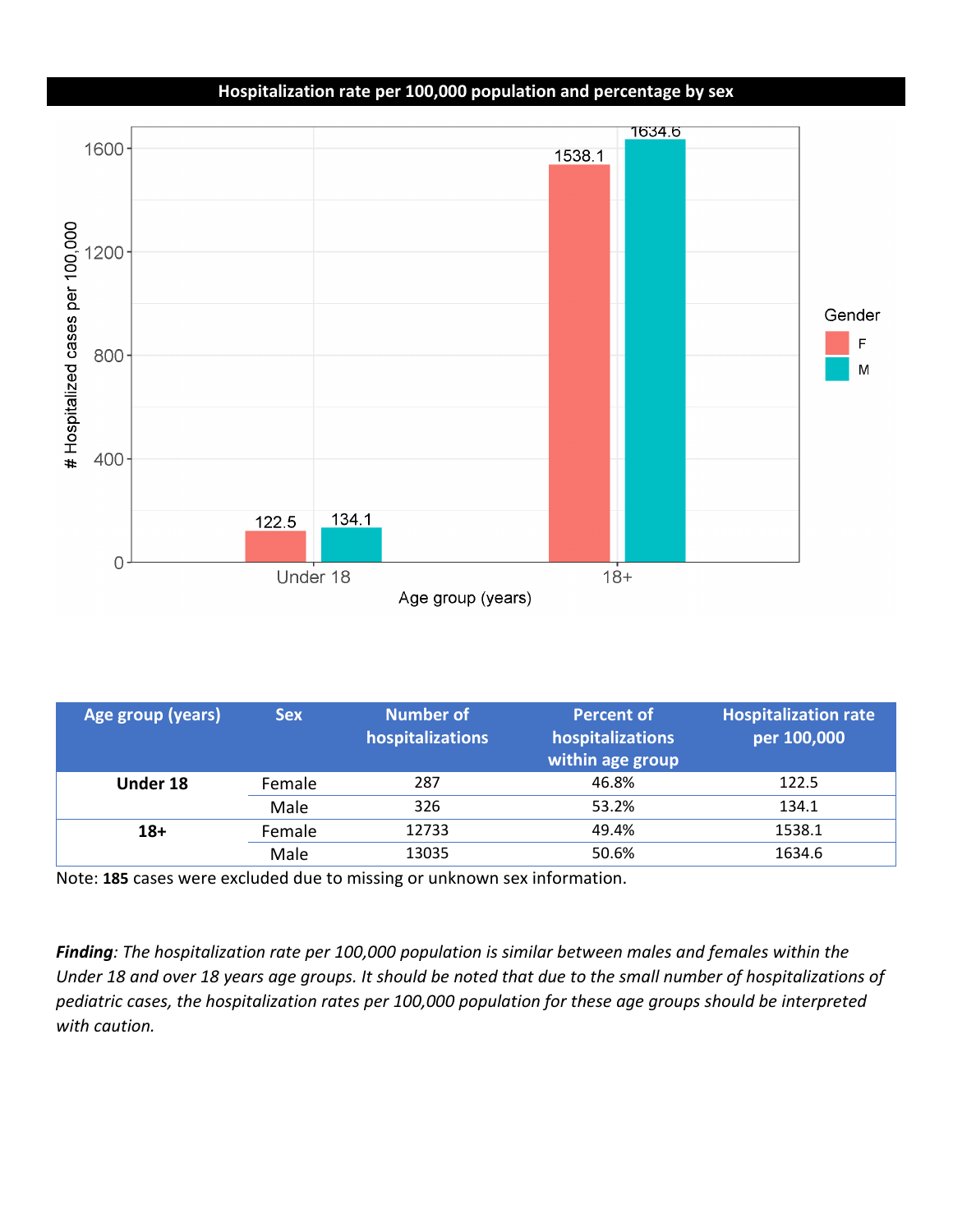#### **Hospitalization rate per 100,000 population and percentage by race/ethnicity**

*Finding: In the Under 18 years old age group, the hospitalization rate per 100,000 population is the highest in American Indian or Alaska Native children at 203.3 followed by Asian or Pacific Islanders at 148.5. However, Hispanic or Latino children make up 56.4% of the total number of pediatric cases hospitalized, followed by American Indian or Alaska Native children, at 18.3%. It should be noted that due to the small number of hospitalizations of pediatric cases, the hospitalization rates per 100,000 population for these age groups should be interpreted with caution.*



Note: For Under 18 years age group, **30** cases had missing race/ethnicity information and were excluded. **16** cases "Refused to answer" or answered "Other" and were also excluded.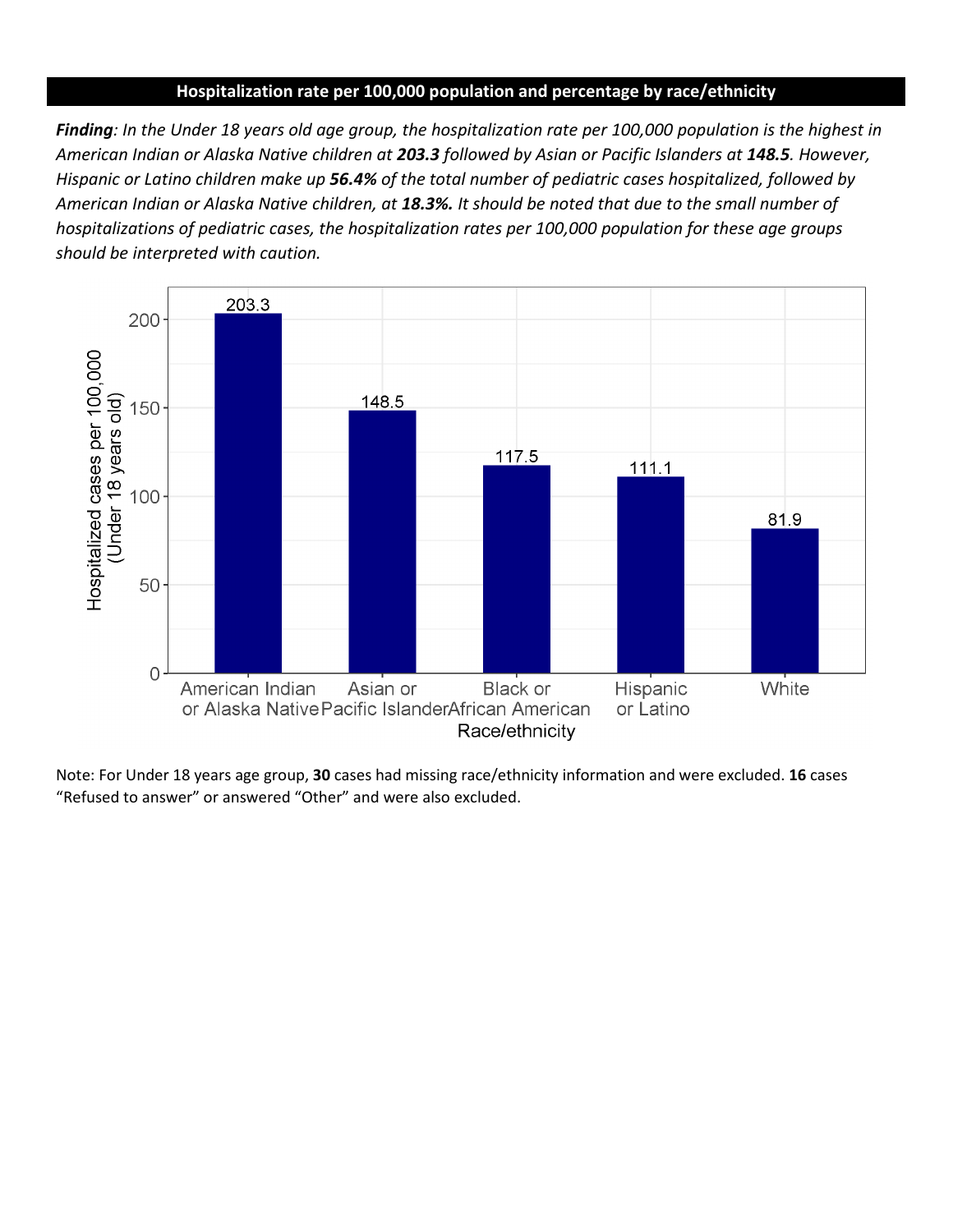

| <b>Age</b><br>group<br>(years) | Race/ethnicity                   | <b>Number of</b><br>hospitalizations | <b>Percent of</b><br>hospitalizations<br>within age group | <b>Hospitalization</b><br>rate per 100,000<br>population |
|--------------------------------|----------------------------------|--------------------------------------|-----------------------------------------------------------|----------------------------------------------------------|
| <b>Under</b>                   | American Indian or Alaska Native | 104                                  | 18.3%                                                     | 203.3                                                    |
| 18                             | Asian                            | 10                                   | 1.8%                                                      | 148.5                                                    |
|                                | <b>Black or African American</b> | 14                                   | 2.5%                                                      | 117.5                                                    |
|                                | <b>Hispanic or Latino</b>        | 320                                  | 56.4%                                                     | 111.1                                                    |
|                                | <b>White</b>                     | 98                                   | 17.3%                                                     | 81.9                                                     |
| $18+$                          | American Indian or Alaska Native | 6156                                 | 24.9%                                                     | 4408.3                                                   |
|                                | Asian                            | 256                                  | 1.0%                                                      | 845.2                                                    |
|                                | <b>Black or African American</b> | 357                                  | 1.4%                                                      | 999.2                                                    |
|                                | <b>Hispanic or Latino</b>        | 10638                                | 43.0%                                                     | 1422.5                                                   |
|                                | White                            | 6848                                 | 27.7%                                                     | 1019.4                                                   |

Notes:

- For Under 18 years age group, **30** cases had missing race/ethnicity information and were excluded. **16** cases "Refused to answer" or answered "Other" and were also excluded.
- For the "18+" years age group, **1101** had missing race/ethnicity information and were excluded. **521**cases "Refused to answer" or answered "Other" and were also excluded.
- Rates for Native Hawaiian or Other Pacific Islanders and "Other" are excluded, as there are no population estimates for these populations.